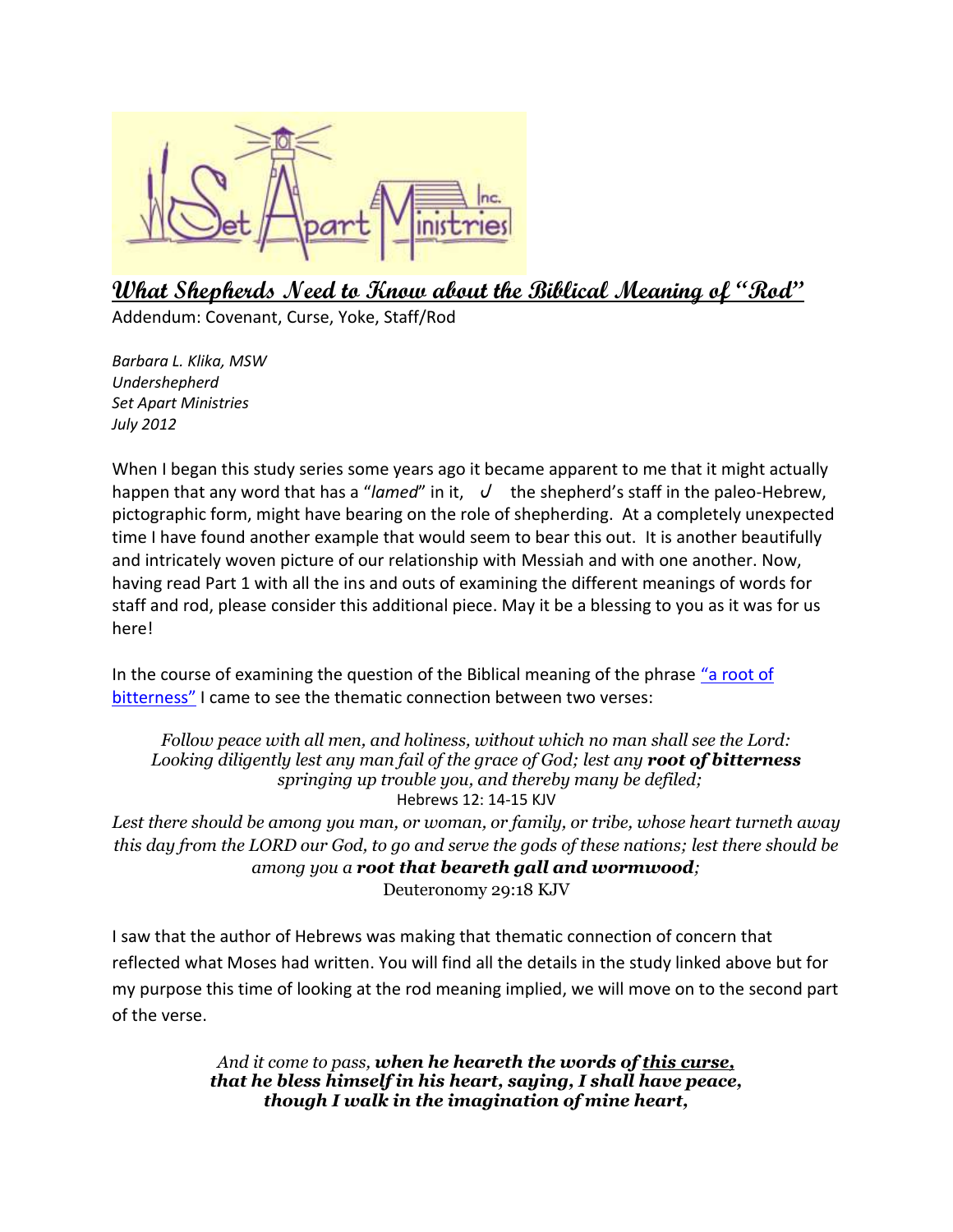#### *to add drunkenness to thirst:*

#### *The LORD will not spare him, but then the anger of the LORD and his jealousy shall smoke against that man, and all the curses that are written in this book shall lie upon him, and the LORD shall blot out his name from under heaven.* Deuteronomy 29:19-20 KJV

Clearly there is a danger described here, that if the root of bitterness has set in, and someone has turned away from our Elohim, then they could easily begin to think that they can just bless themselves and continue to do whatever they want to do, whether they speak it out loud or just believe so in the heart.

At this point it became necessary to examine the context more closely to find out why there was a reference to a curse when the covenant had been under discussion in the previous chapter.

A thorough understanding of what covenant is about is very helpful and that study is highly recommended. Examining the ancient and most functional aspects of the Hebrew language also provides clearer images. A covenant is usually referred to by the Hebrew word transliterated as "*brit*", Strong's #1285, and has to do with the cutting of a covenant through the picture of the animals split in two and laid out for the participants to walk between, but a functional relationship seems to exist between that picture of covenant and this one. And here is where the lamed makes an appearance.

In brief, this word used here, translated as "curse" is Strong's #423, transliterated as *alah* and meaning "an imprecation, a curse, swearing or an oath." A covenant can also be described then as an agreement, a swearing or an oath, between two parties. There are several forms consistent with ancient history. A Royal Grant and a Suzerainty Treaty are two prominent examples. In this case, we are considering the suzerain type in which mutual oaths are understood between both parties. Usually it is between a party of greater power or authority and one of lesser power or authority. Very briefly stated, the greater agrees to provide various things in exchange for the loyalty and service of the lesser. Such agreements usually include description of what the punishment will be for failing to keep their oaths. The one of greater power is able to enforce it this way. So the lesser party is agreeing in advance to receive the discipline/curse should they depart from the agreement.

Looking to the pictographic meaning of the word alah as stated in AHLB we find this.

The yoking together of two parties. A treaty or covenant binds two parties together through an oath (yoke). The oath included blessings for abiding by the covenant and curses for breaking the covenant (see Deuteronomy 28). The God of the Hebrews was seen as the older ox that is yoked to his people in a covenant relationship.

Looking back a little further to the pictographic meanings, AHLB has this to say about the closely related word *al* which can be translated as "yoke, ox and strength."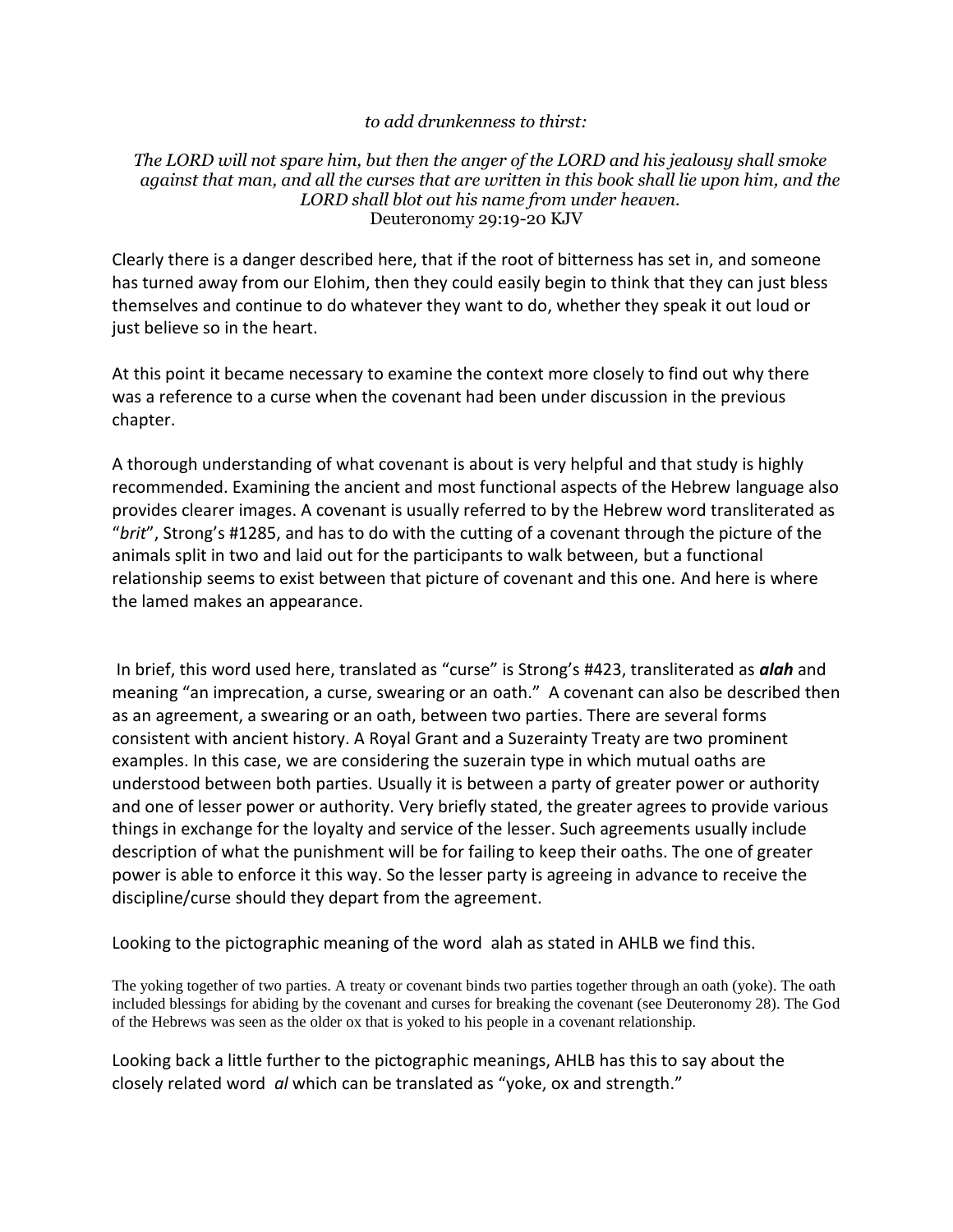The pictograph  $\gamma$  is a picture of an ox head and also represents its strength. The  $\gamma$  is a picture of a shepherd staff and also represents the authority of the shepherd. Combined these two pictographs mean "the strong authority" and can be anyone or thing of strong authority.

The yoke is understood as a "staff on the shoulders" (see Isaiah 9:4) in order to harness their power for pulling loads such as a wagon or plow. Hence, the two pictographs can also represent "the ox in the yoke". Often two oxen were yoked together. An older, more experienced ox would be teamed up (yoked) with a younger, less experienced ox. The older ox in the yoke is the "strong authority" who, through the yoke, teaches the younger ox.

These descriptions include a reference to Deuteronomy 28, which provides the context to understand the verse and reference in question here in Deuteronomy 29.

So, this covenant agreement that provides mutual benefit is pictured as a yoke, but when one party resists it, that same agreement becomes a curse. When pulling together with a stronger partner all is well. When deciding to pull in another direction things change. In this reference, the concern is that one who has turned away from the Father and His ways may at some point begin to take it all on himself, imagining that he can bless himself, do his own stubborn thing and not suffer.

But for the pictographic meaning of "curse," I wouldn't have considered looking at the meanings of rod, staff or yoke here. Vine's Expository Dictionary of the Old and New Testaments does not include OT entries for rod, staff, or yoke, but they are represented in the NT. Mostly literal representations of the Greek words used, there isn't a lot to add to the discussion here with one possible exception. He notes that yoke, or yoked, is represented by the Greek word, *zugos,* a noun meaning "a yoke, serving to couple two things together" and that it may be used metaphorically of submission to authority, as in Mathew 11:29,30: "of Christ's "yoke" not simply imparted by Him but shared with Him" or of bondage, or "to denote a balance." A dual form is *zeugos*, meaning a pair of animals and there is also "*heterozugeo*" meaning "to be unequally yoked" as seen here.

> Do not be **unequally yoked** *with* unbelievers. For what partnership does righteousness *have* with lawlessness? And what fellowship does light *have* with darkness? 2 Corinthians 6:14 KJV

Many have understood that it is best to walk ourt lives out with those of similar faith but have also understood that our Messiah suffered and died for our freedom and that we are now free to do whatever we choose. They might then have difficulty understanding why this "blessing yourself" issue is a problem.

An answer is found in what it means to pursue holiness.

"Holiness" is the usual English translation of the Hebrew word "*Kadosh.*" You will find a [word study](http://www.christianleadershipcenter.org/otws7.htm) on this in our guest authors/articles section of the website.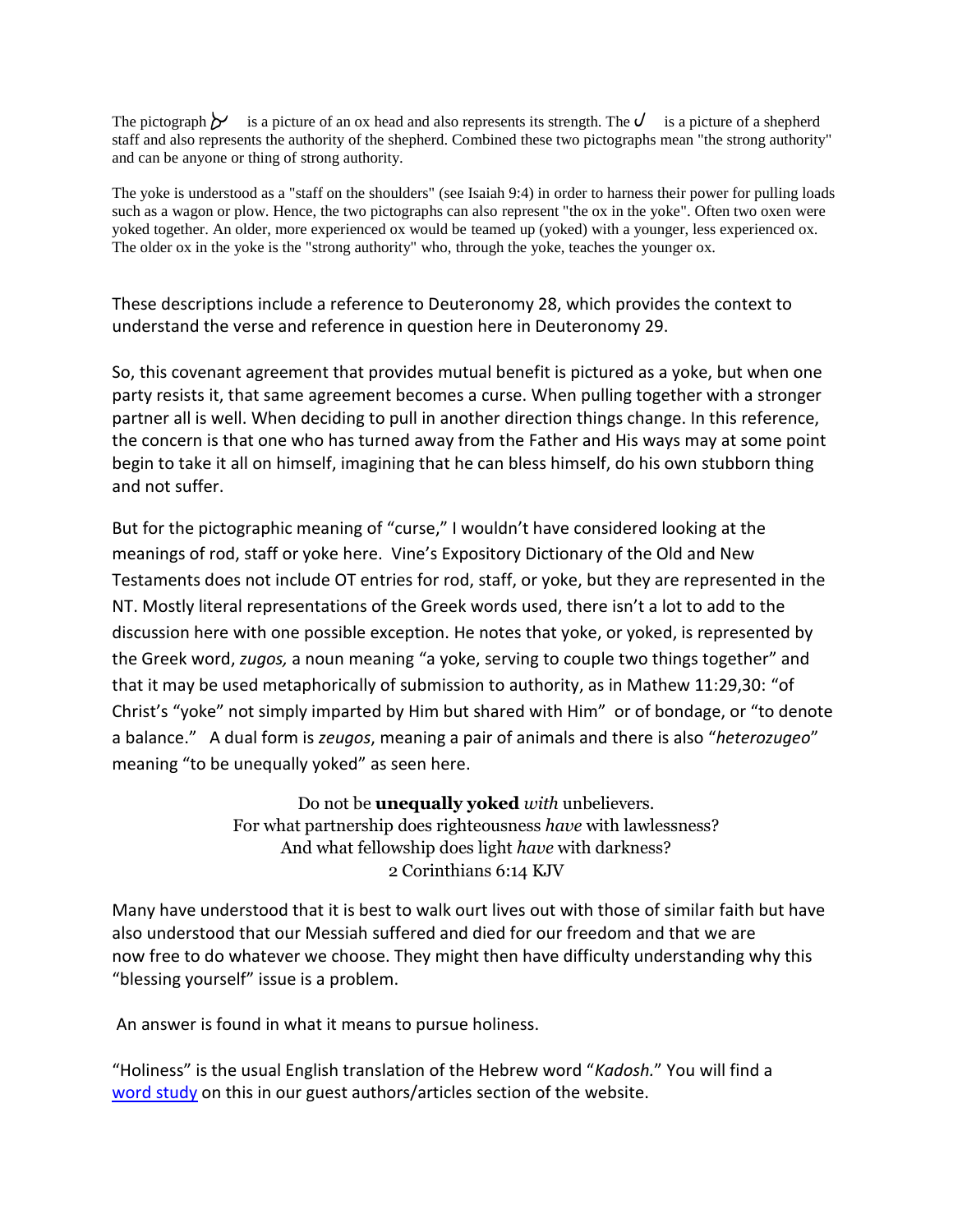*Who is like unto thee, O LORD, among the gods? who is like thee, glorious in holiness, fearful in praises, doing wonders?* Exodus 15:11 KJV

In brief, Kadosh is Strong's #6944, and means a consecrated thing. Being consecrated means that it has been set apart for a certain use. In truth, the concept of "holy" means that something is set apart, but it doesn't specify for WHAT use. We can be set apart to our God as much as we could be set apart to the Adversary, satan. As this verse implies, our YHWH God is set apart and glorious in Himself. There is no other like Him. He is glorious and without compare and set apart from all else. His way is different from all others.

When we are yoked to Him in covenant, we are being guided to walk in His way, in His direction. If we are pulling with Him there is blessing but if we pull contrary to Him, there will be a curse. The yoke is like the staff across the shoulders, directly guiding us. This picture too, is almost intuitive in the imagery as I also recall that Isaiah told us:

### *For unto us a Child is born, Unto us a Son is given; And the government will be upon His shoulder. And His name will be called Wonderful, Counselor, Mighty God, Everlasting Father, Prince of Peace.* Isaiah 9:6 NKJV

The Hebrew word used there under government does not have any linguistic connection that I could quickly see, but it certainly has a visual and metaphoric connection. Who else but Messiah Yeshua, our Elohim, would be the stronger more experienced One that could bear the staff of direction on His own shoulder in order to correctly nurture us?

Yet in our human weakness and immaturity, He has provided for us to have elders, shepherds *who are themselves under His yoke*, to act as a yoke or staff or rod of guidance for us. As I have said and written many times before, not every person is yet equipped to receive and walk in His counsel directly from Him until they have matured. In provision for that vulnerable time, He has called some to be shepherds to tend to His flock until He returns.

I haven't looked today, but I would be willing to speculate that there is somewhere an indication of the yoke of the ungodly that can be just as compelling initially, though not as rewarding in the long run. Perhaps another "little gem" study some day.

This yoke is the wooden one like the staff of a shepherd as compared to an iron one that would be like the rod of an authority or oppressor, normally being too heavy for one to bear. But oh, we know that those who have not yet submitted to the wooden staff of the shepherd will one day meet that iron rod of the Returning King!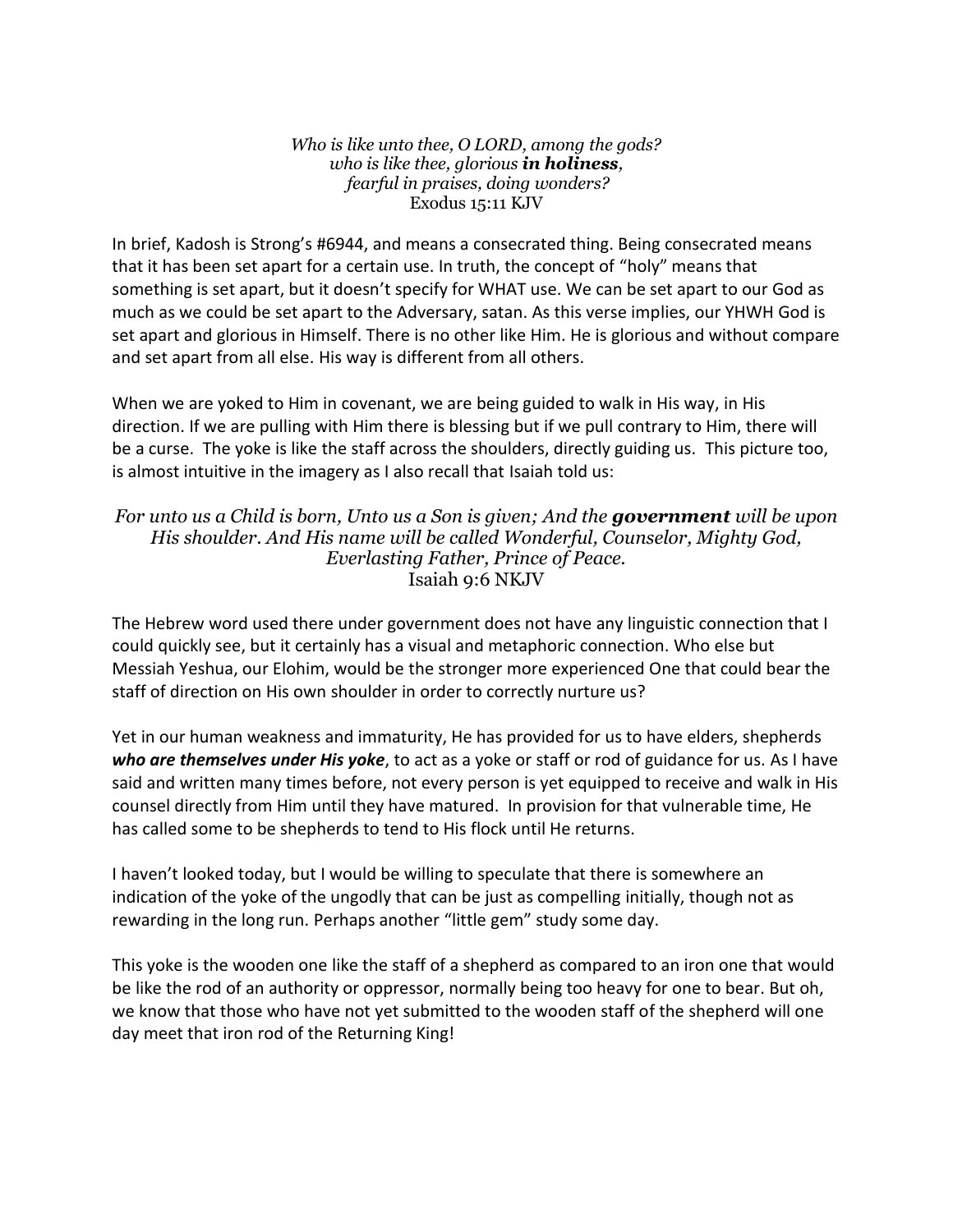### **Conclusions**

- A covenant is an agreement, an oath that carries both blessing and curse, depending on our response.
- An agreement to walk together is physically pictured in a yoke that will provide blessing or curse, depending on our response to it. Being shepherded by an elder is a human picture of one of greater strength or maturity helping another. If both parties share a similar goal, there will be blessing. If either pulls in an opposite direction, there will be stress.
- The yoke is a physical picture of the staff or rod of our elder, Messiah Yeshua, laid directly on Him as we choose to yoke ourselves in tandem with Him. He bears the greater burden for our good.

*All things are delivered unto me of my Father:* 

*and no man knoweth the Son, but the Father; neither knoweth any man the Father, save the Son, and he to whomsoever the Son will reveal him.*

*Come unto me, all ye that labour and are heavy laden, and I will give you rest. Take my yoke upon you, and learn of me; for I am meek and lowly in heart: and ye shall find rest unto your souls. For my yoke is easy, and my burden is light.* Matthew 11:27-30 KJV

## *Abba, Father,*

*How amazing is Your Word in depth and consistency no matter what image or metaphor you bring to our attention! How grateful we are that the rod and staff of our Messiah is there- easy and not burdensome-to guide us through all the perplexities of life. It doesn't change our faith one way or the other to see this connection between covenant and rods, staffs, and yokes, and the resultant blessings or cursing, but it does bring yet another beautiful picture to mind of how much You have been willing to meet us where we are, if we will only let You direct us. In asking us to receive Your yoke, you are asking us to agree to the covenant relationship established for us by our Father and our forefathers. Whether we realized it or not, now I see that in accepting that covenant, we have also accepted responsibility and our part in whether You are able to bless us …or not.*

*Now I see more fully the image of the government being on Your shoulders, and why You challenged Paul as to how long he would "kick against the goads." How often we have kicked back against Your guidance and tried to go our own ways. How often we have felt the burden grow heavier as a result. We were going the wrong way!*

*How often shepherds try to provide the guidance and direction that they can see their sheep need only to have them buck and kick back. We, too, must lean into the direction You are calling us, or the burden WILL become too much for us alone. Thank you for the rod and staff laid*